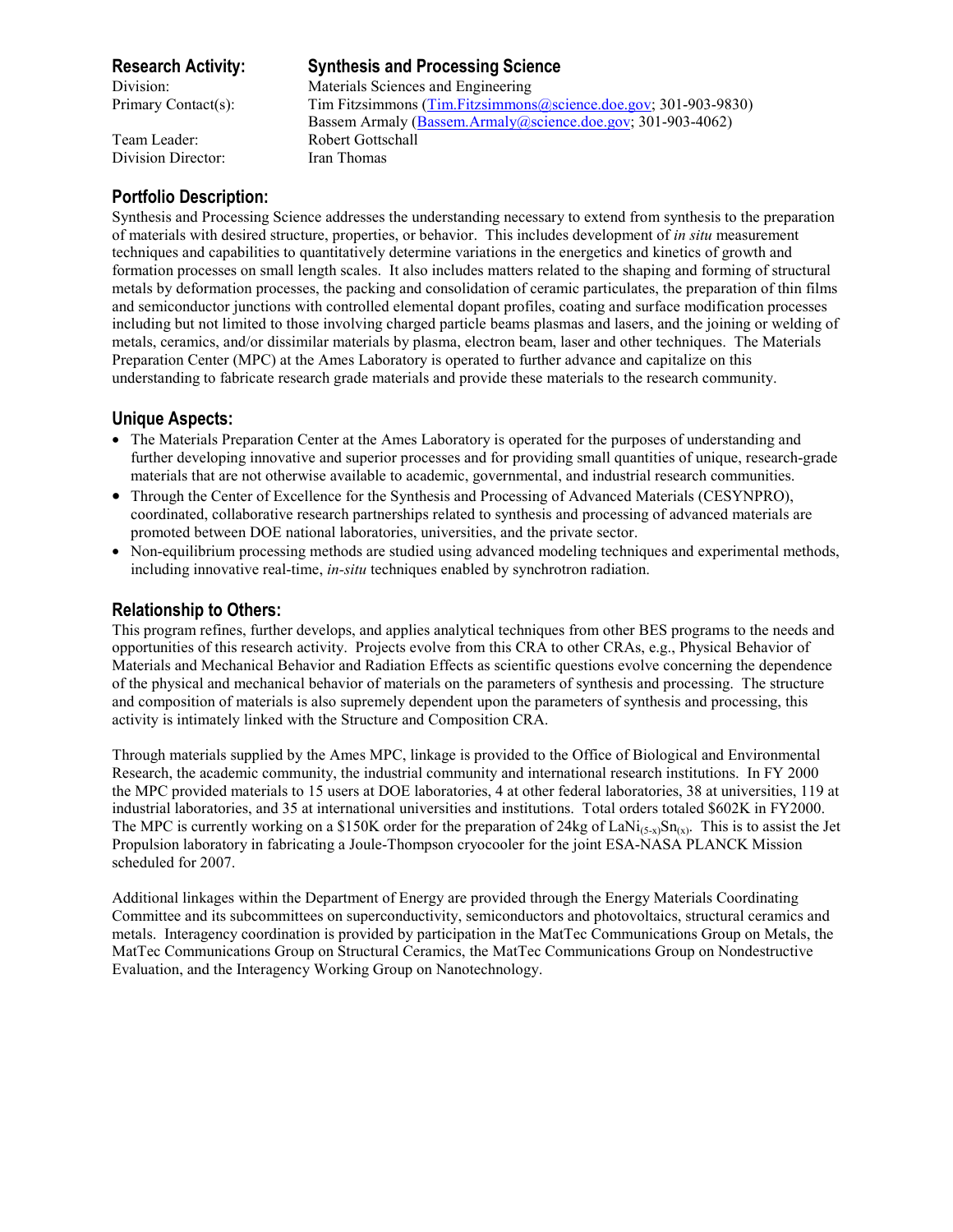## **Significant Accomplishments:**

This program has changed the way people understand and think about the preparation of materials. Experimental, theoretical and computational tools are developed and applied to advance the scientific understanding of complicated thermodynamic and kinetic phenomena underlying processes ranging from self-assembly to welding. In the welding area, a coupled thermodynamic and kinetic model was developed to describe stability of the principal phases in stainless steels. This knowledge has led to the modification of the standard diagram used to choose welding electrode compositions for stainless steels. Additional modeling work utilizing massively parallel computers has permitted the linkage of macro- and microscopic scale phenomena during the melting and solidification of a weld. This permits simulation and visualization of weld microstructure as a function of processing conditions, e.g. during the melting, addition of new compounds, and resolidification that occurs during welding. Experimentally, tracking of real-time phase transformations that occur during weld solidification are made possible using synchrotron radiation and provide invaluable data to support scientific modeling and simulation and leads to better electrode design. The later work received the 2001 Spararagen Award from the American Welding Society. A current application in electrode design is the new understanding of the consequences of "self shielding"- that is preventing adverse reactions with air through additions of aluminum or other powders to the electrodes on compound (phase) stability leading to understanding of potential changes in electrode composition on properties of welded components. Recognitions include the two recipients of the Warren F. Savage Award from the American Welding Society

In the self-assembly area, developing scientific understanding of surfactant interactions with ceramic compounds and other materials, including biological tissues, has permitted the growth of ordered porous ceramic structures duplicating template structures from the nanoscale to the macro scale. Uses of these templating techniques to prepare ceramic duplicates of complex biological tissues are currently under study.

Specific achievements include:

- Investigation of the physics of multilayer structures and the ability to fabricate artificial semiconductor structures has led unexpectedly to the development of a biological microcavity laser in which a single human cell acts an internal component of the laser. This work was recognized with a 1997 IR&D Award.
- A rapid, efficient self-assembly process for making nanophase composites that mimic the complex construction of seashells was developed and it resulted in a strong and tough (crack resistant on impact loading) material.
- Ceramic substrates were synthesized with tailored and regularly ordered nanoscale pore sizes of controlled shapes and sizes. It was then found that these substrates would remove deadly heavy metals such as mercury, lead and silver from water. Recognition included a 1998 R&D Award. This work was co-funded with the DOE Office of Environmental Management.
- A breakthrough in the fundamental understanding of the processing of ceramic aerogel films led to a new, nontoxic, low temperature and low-pressure process to produce such films in an environmentally benign manner. This discovery overcame the sixty-year barrier to the large-scale commercial utilization of these films, won the prestigious Iler Award of the American Chemical Society and was cited as an important discovery by the Wall Street Journal.
- Established a Materials Preparation Center to provide outside researchers from academia, industry and government laboratories with research quality and quantities of unique, carefully controlled research-grade materials and crystals that would not otherwise be available. The following technologies were enabled by this Center:
	- ◆ Lead free solder
	- ♦ Magnetocaloric gadolinium-silicon-germanium alloys
	- ♦ Recyclable lightweight automotive composite materials
	- Terfenol-D which is a mangetostrictive alloy containing terbium, dysprosium, and iron that was developed at the Center and led to the spin-off of a new private sector company which now markets this material
- Nanocrystalline neodymium-iron-boron magnet alloys with matching crystallite and magnetic domain sizes that won an IR&D 100 Award in 1997.
- Quasicrystal coatings produced by plasma-arc spray that have superior wear resistance and thermal insulation behavior coupled with reduced surface friction for potential thermal barrier wear resistant coating applications in aircraft-engine components.
- A uniform three-dimensional coating process known as "Plasma Ion Immersion Processing" was improved so as to fabricate hard coating, such as diamond-like carbon, that exhibit low sliding friction and superior wear resistance. This process achieves a uniform implantation rate over a very large surface, a very high rate of implantation, and has the ability to produce a uniform thickness and quality coating over complex three-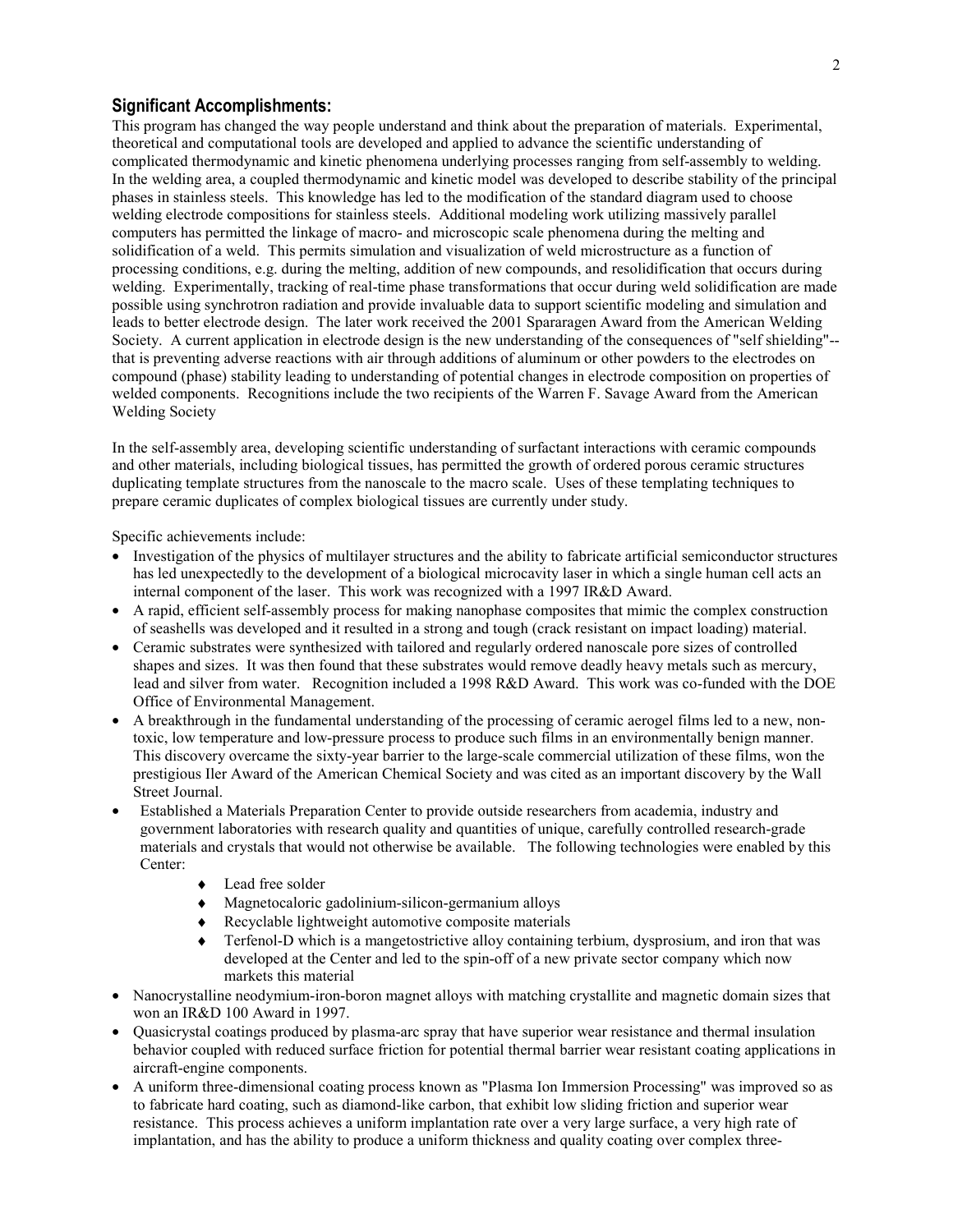dimensional geometries, and is cost-effective. This achievement was recognized with an R&D 100 Award in 1997.

• A nanophase molecular template method was developed to synthesize films that exploit the dielectric properties of air to achieve ultra-low dielectric constants for the next generation of microelectronic devices and computers.

## **Mission Relevance:**

This research supports the Department of Energy's overarching goals for improved energy efficiency and protection of the environment. Specific relevant applications include hard and wear resistant surfaces to reduce friction and wear; high-rate, superplastic forming of light-weight, metallic alloys for fuel efficient vehicles and other structures needed in fuel-efficient land and air transportation applications; high-temperature structural ceramics and ceramic matrix composites for high-speed cutting tools, bearings, engines and turbines (to enable fuel efficiency and lowpollutant emissions); ordered intermetallic alloys for harsh applications (requiring heat, load, wear and corrosion resistance), including engines and turbines (also to enable fuel efficiency and low pollutant emissions); non-destructive analysis for early warning of impending failure and on-line flaw detection and quality assurance during production; response of magnetic materials to applied static and cyclical stress; and plasma, laser, and charged particle beam surface modification to increase corrosion and wear resistance; and welding and joining, including dissimilar and non-metallic materials.

### **Scientific Challenges:**

Understanding the thermodynamics and kinetics of reaction of nanoscale powders and nanoscale structures with each other and the elements of the processing environment are critical to the preparation of larger components. There are significant computational and experimental challenges in understanding what is occurring so that the benefits of nanoscale phenomena can be realized in larger scale components. Derivative questions involving nanoscale powders include reversible passivation, steric interactions during consolidation, and inhibition of grain growth and recrystallization during processing.

While silicon-based structural ceramics are now being used in demanding applications such as turbocharger rotors, fuel ignitors, and high-performance bearings, commercial applications fully exploiting the high-temperature loadbearing capacity and creep resistance of high-temperature structural ceramics are yet to be realized. The scientific challenges include a plethora of fundamental questions concerning the structure and behavior of intergranular films (that are frequently as thin as one atomic layer), the understanding of the microstructures (particularly as influenced by processing), and the mechanisms of toughening (resistance to brittle fracture).

One challenge for non-destructive evaluation is in developing understanding that will enable quantitative and predictive methods that will permit applications such as early warning of impending crack formation, fracture or other failure. Another challenge is on-line *in-situ* diagnostics coupled to a process controller so as to provide absolute manufacturing quality assurance. The scientific challenges lie both in improving the fundamental and quantitative understanding of materials degradation phenomena, and in improving analytical methods to probe changes at scales from atomic to microstructural. Novel methods being explored involve the use of physical acoustics and positron annihilation.

## **Funding Summary:**

| <b>Dollars in Thousands</b> |                           |               |
|-----------------------------|---------------------------|---------------|
| <b>FY 2000</b>              | <b>FY 2001</b>            | <b>FY2002</b> |
| \$13,820                    | \$12,801                  | \$14,781      |
|                             |                           |               |
| Performer                   | <b>Funding Percentage</b> |               |
| <b>DOE</b> Laboratories     | 86.0%                     |               |
| Universities                | $14.0\%$                  |               |

## **Projected Evolution:**

- Increased emphasis on understanding the opportunities and challenges presented by nanoscale materials and by the processing of larger components containing nanoscale materials.
- Science based understanding of advanced synthesis and processing methods such as self-assembly, moleculardirected nanostructure formation, and novel deposition methods will be investigated. This understanding will be applied of to attain new structures and compositions, to fabricate materials with new functionalities, and to reduce the energy and environmental impact of processing.